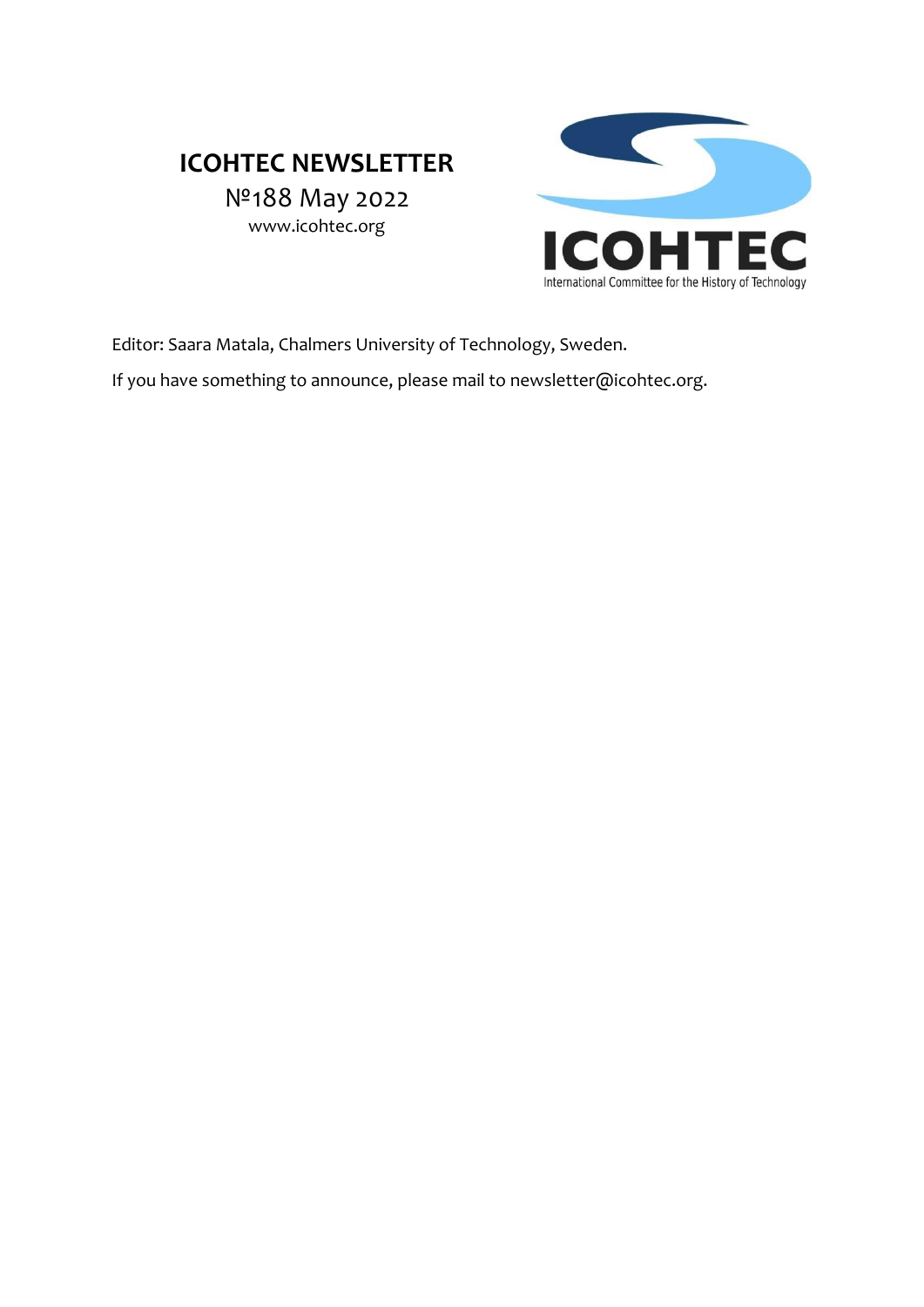Table of Content

| $\mathbf{1}$            |     |                                                                                              |  |
|-------------------------|-----|----------------------------------------------------------------------------------------------|--|
|                         | 1.1 | 49 <sup>th</sup> Symposium of the International Committee for the History of Technology 2022 |  |
|                         | 1.2 |                                                                                              |  |
| $\overline{2}$          |     |                                                                                              |  |
|                         | 2.1 | Workshop: Cold War Cooperation and Trans-systemic Exchanges. Sep, 2022 4                     |  |
|                         | 2.2 | BSHS Postgraduate Conference 28 <sup>th</sup> - 30the April, 2022. Free and Open.  5         |  |
| $\overline{\mathbf{3}}$ |     |                                                                                              |  |
|                         | 3.1 |                                                                                              |  |
|                         | 3.2 |                                                                                              |  |
|                         | 3.3 | Scholarships for scholars from Ukraine at the Deutches Museum in Munich  10                  |  |
|                         | 3.4 | PhD position in Gender, Technology and Medicine in Gothenburg, Sweden  11                    |  |
|                         | 3.5 |                                                                                              |  |
| 4                       |     |                                                                                              |  |
|                         | 4.1 |                                                                                              |  |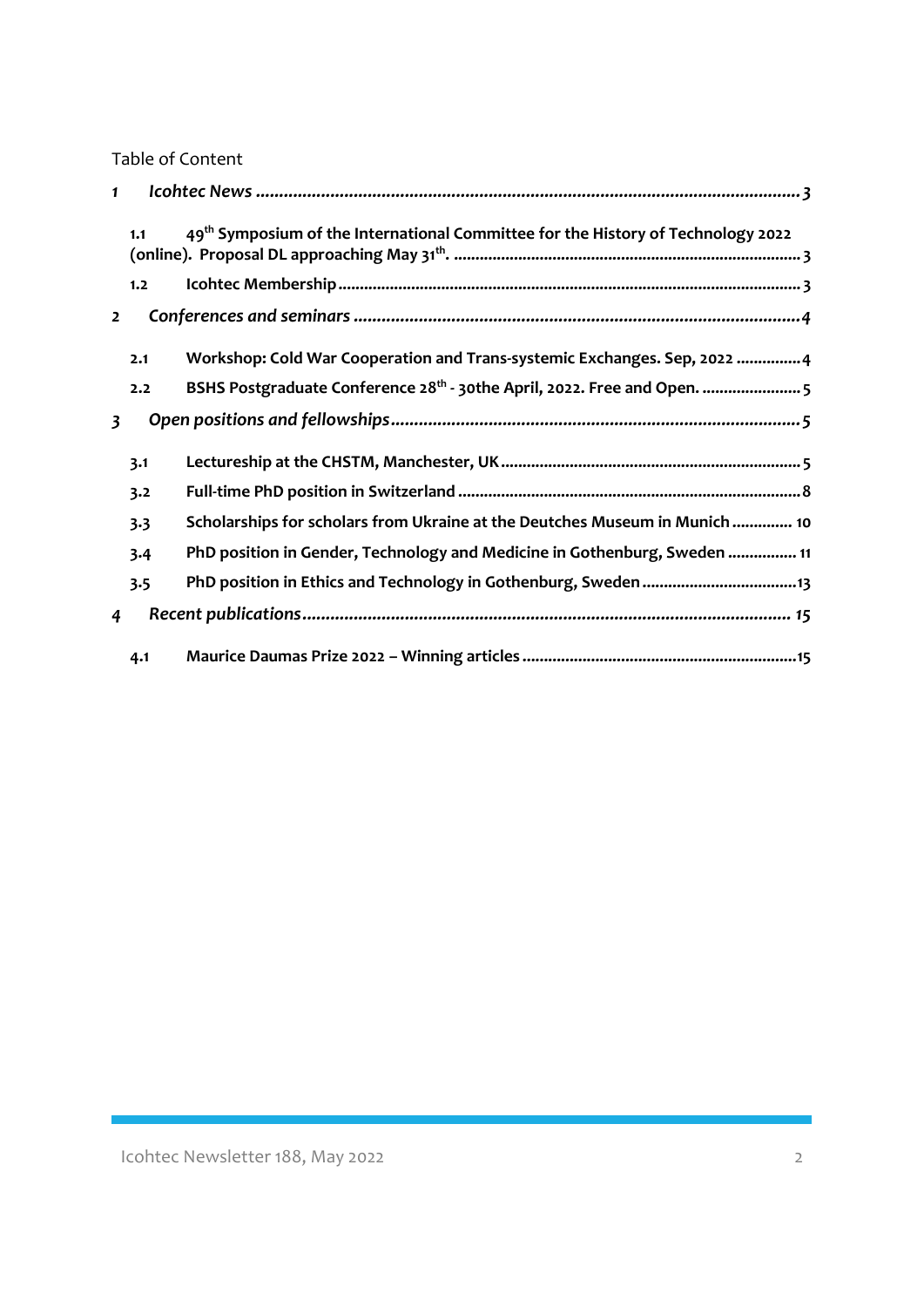#### <span id="page-2-0"></span>**1 Icohtec News**

<span id="page-2-1"></span>**1.1 49th Symposium of the International Committee for the History of Technology 2022 (online). Proposal DL approaching May 31 th .** 

The deadline for submissions for the ICOHTEC 2022 meeting is approaching. Please submit your proposal using the [submission system](http://www.icohtec.org/annual-meeting/cfp-system/2022-digital/) at the latest on Saturday **May 30th, 2022**.

As a reminder, the conference will take place online and it is scheduled in two slots:

 $24<sup>th</sup> - 25<sup>th</sup>$  September and  $15<sup>th</sup> - 16<sup>th</sup>$  October 2022.

The general theme is "Technology-based and Technology-generated decisions". Whereas technology-based decisions have a long history, technology-generated decisions of socalled artificial intelligence, AI, are on the horizon since the turn of the 21st century and might gain decisive influence within the next years. Which decisions we are willing to hand over to technology? How to define ethical guidelines for this development? The symposium aims to contribute to this discussion, based on a transnational perspective of the history of technology.

The full [Call for Papers](https://icohtec2022.osu.eu/call-for-papers/) and [submission guidelines](https://icohtec2022.osu.eu/proposal-guidelines/) is available on the conference webpage: <https://icohtec2022.osu.eu/>

#### <span id="page-2-2"></span>**1.2 Icohtec Membership**

As a friendly reminder, please pay your annual fees to our account at: Commerzbank Bochum, "ICOHTEC" at Commerzbank Bochum (Husemannplatz 3-4, D-44787 Bochum, Germany): IBAN: DE44 4304 0036 0390 2590 00; BIC: COBADEFFXXX. Thank you for your support!

Please send in the form on the last page of the Newsletter about your payment and renewed membership to the Treasurer Viktor Pál, viktor.paal(at)gmail.com and Stefan Poser, President of ICOHTEC, stefan.poser(at)kit.edu, in order to update our list of members.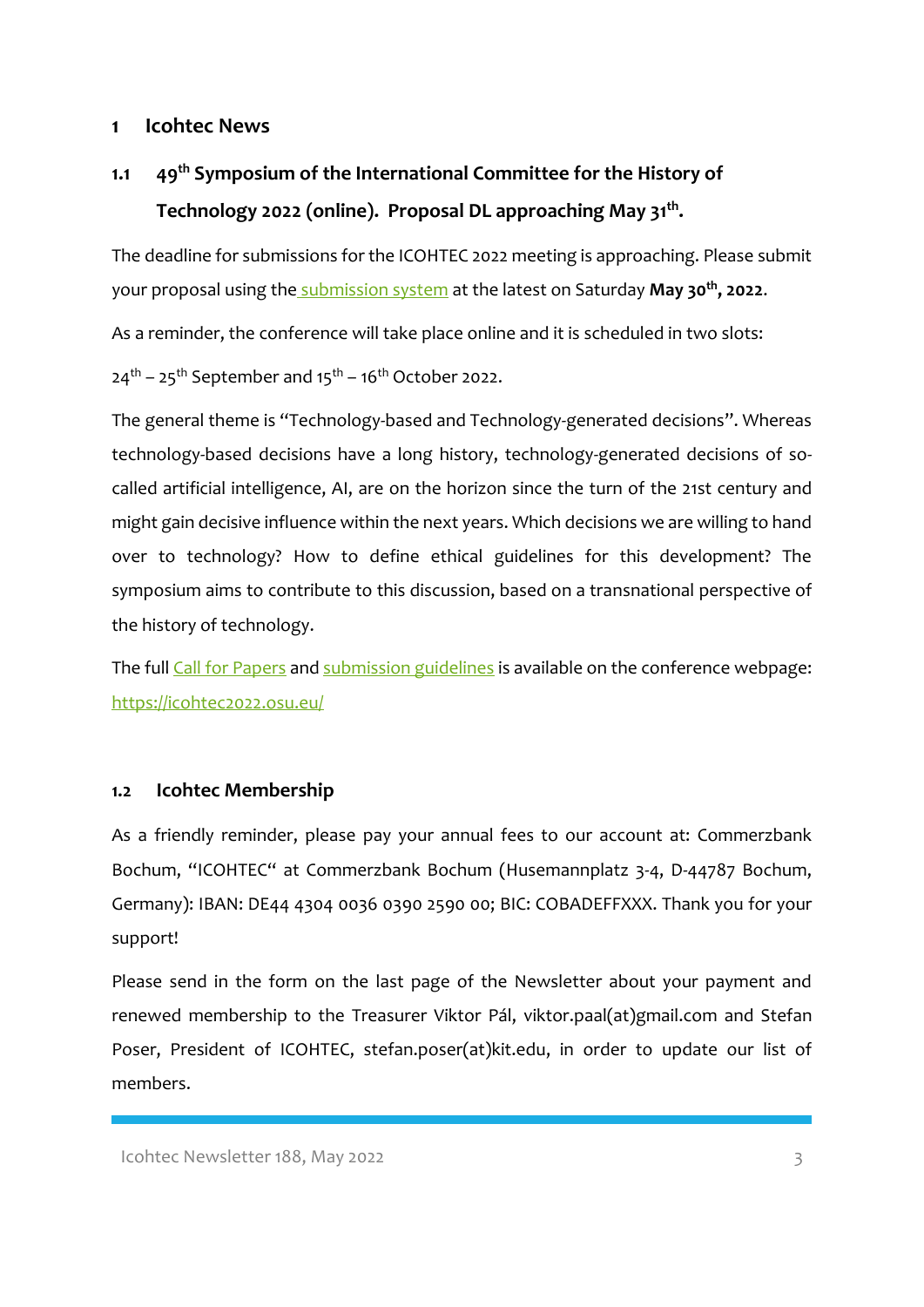### <span id="page-3-0"></span>**2 Conferences and seminars**

### <span id="page-3-1"></span>**2.1 Workshop: Cold War Cooperation and Trans-systemic Exchanges. Sep, 2022**

The [Centre for the Study of Health, Ethics and Society,](https://ches-hamburg.org/) University of Hamburg, organizes a workshop titled "Across the 'Nylon Curtain' - Cold War Cooperation and Trans-systemic Exchanges" on **September 30, 2022** in Villa Rissen, Hamburg, Germany.

#### Submission deadline: **15th June 2022**

Studies of post-war Europe stress ideological divisions and competing economic models. As researchers working in the ERC-funded LEVIATHAN project, we approach the post-war period in a way that challenges the traditional view of Europe as a political dichotomy separated by an 'Iron Curtain'. Instead, we understand the systemic divide, borrowing the metaphor of the Hungarian historian György Péteri, as a 'Nylon Curtain' – a present and yet surmountable partition that was frequently breached in a variety of ways by ordinary citizens, artists, scientists, politicians, and other historical actors.

We especially welcome proposals for papers from postdoctoral researchers and early career scholars that explore the transgressions and cooperations across the 'Nylon Curtain' from a variety of different angles, including but by no means limited to artistic, cultural, literary, political, scientific, and sociological collaborations between protagonists in East and West.

The workshop will be divided chronologically into three panels, 1945-1961, 1962-1980, and 1981-1991, in order to encourage a multitude of perspectives on specific time periods, and interdisciplinary reflections on the manifold ways the perceived divisions were circumvented, subverted or disregarded in the spirit of international collaboration and shared humanity during the Cold War.

Funding will be available and accommodation will be provided upon request. Workshop papers should be submitted by 31st August for advance circulation, and the proceeds of the workshop will subsequently be published in an edited volume in 2023.

#### **Submission Deadline: 15th June 2022**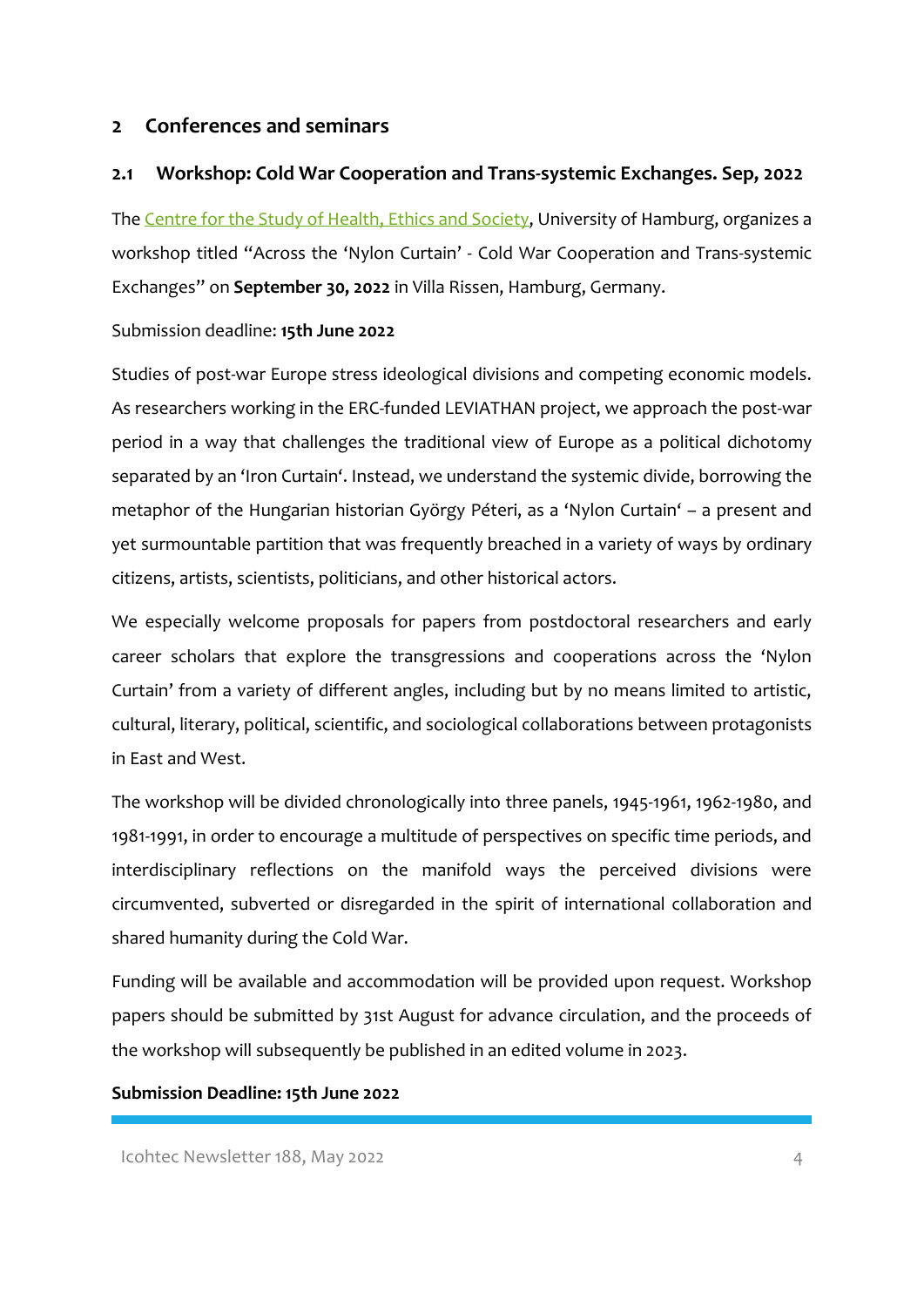#### **Contact Info:**

Dr. Will Studdert [\(william.studdert@uni-hamburg.de\)](mailto:william.studdert@uni-hamburg.de)

### <span id="page-4-0"></span>**2.2 BSHS Postgraduate Conference 28th - 30the April, 2022. Free and Open.**

The annual BSHS Postgraduate Conference is run by and for postgraduate research students but welcomes all researchers in any area of HSTM to attend. Due to the pandemic, the conference will be take place virtually via Zoom.

Held over three days, the conference features the cutting-edge research of postgraduate students working on the history of science, technology, and medicine, in a variety of time periods and geographic locations. We will be hearing a range of papers from postgraduates across the globe which cover everything from vernacular science in colonial Malabar, through aging in early modern England, to the marketing of Ribena as a 'healthful foodstuff' during wartime.

The conference will also include a wikithon with the Wellcome Trust's Wikimedian in Residence Dr Alice White, careers advice from leading figures in a variety of industries, and networking opportunities. Hosted by the University of Birmingham, this virtual conference runs from **28th-30th April 2022, is free to attend**, and open to all!

You can also follow us on Twitter for updates about the conference: @BSHSPostgrads [For full program and registration,](https://www.bshs.org.uk/bshs-pg-conference-2022) visit:<https://www.bshs.org.uk/bshs-pg-conference-2022>

### <span id="page-4-1"></span>**3 Open positions and fellowships**

#### <span id="page-4-2"></span>**3.1 Lectureship at the CHSTM, Manchester, UK**

The [Centre for the History of Science, Technology and Medicine](https://www.chstm.manchester.ac.uk/) (CHSTM) at the University of Manchester is inviting applications for an open-ended post as **lecturer in Global History of Science, Technology or Medicine**, with expertise in colonial, postcolonial or decolonized histories of science, medicine or technology (Full-time and permanent).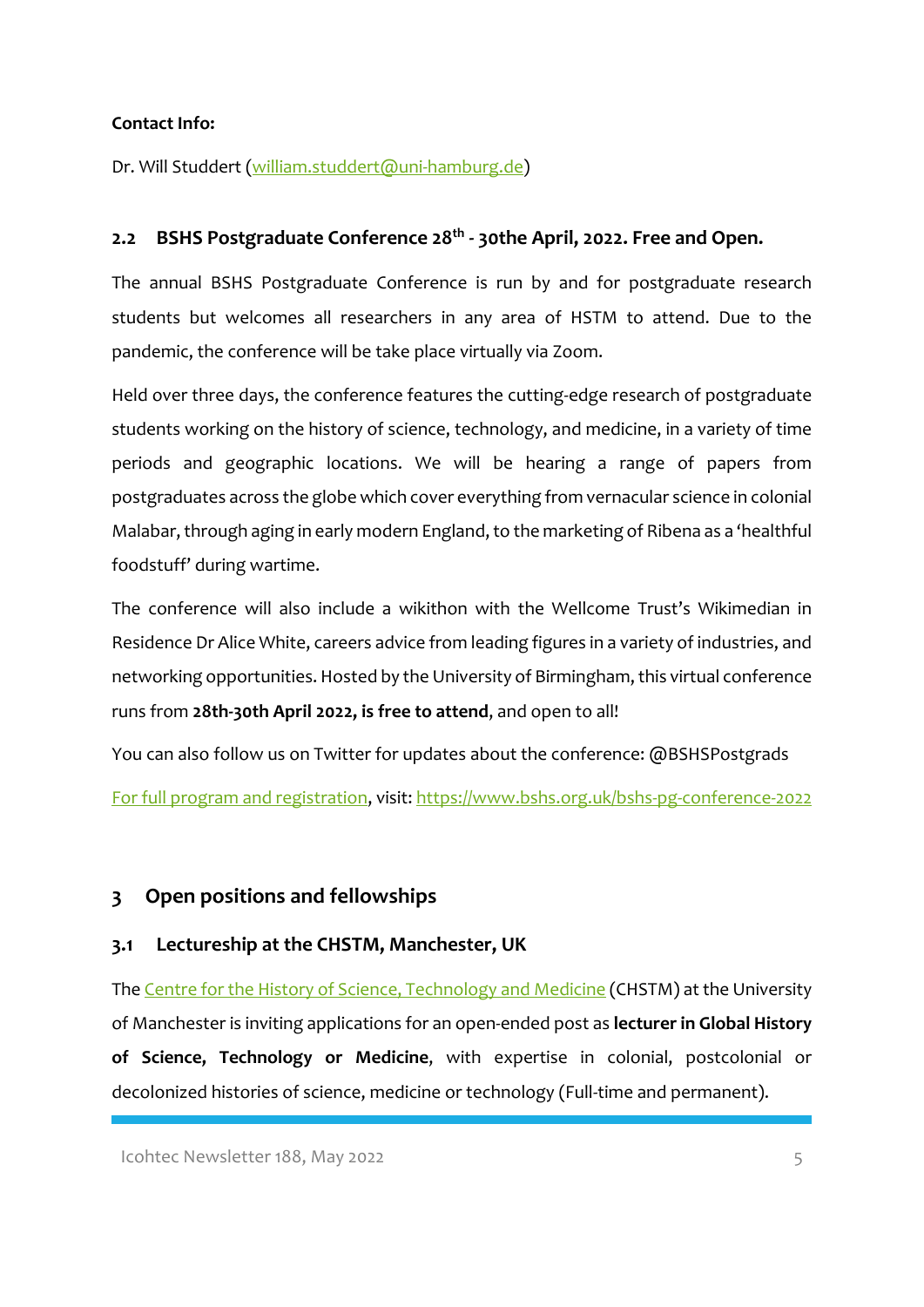#### **Closing date: 10 June.**

The Centre for the History of Science, Technology and Medicine (CHSTM) was founded in 1986. Since its inception, CHSTM has been dedicated to the integrated history of science, technology and medicine. CHSTM today is one of the largest groups in the UK dedicated to research and teaching in the integrated history of science, technology and medicine, especially in the nineteenth to twenty first centuries, and science and health communication.

Keen to broaden the teaching and research portfolio in the global history of science, technology and medicine (STM), CHSTM encourages applications from candidates with expertise in colonial, postcolonial or decolonized histories of science, medicine or technology. Candidates will have proven expertise in one of these fields (S, T or M), or a combination, as the Centre is dedicated to the integrated modern history of STM, along with science and health communication. The Centre particularly encourages applications from candidates whose research focuses on such knowledges and practices in regions commonly understood to form part of the Global South, such as Africa, Latin America, South Asia or Southeast Asia. The Centre will also consider applicants working on current or recent STM in other non-western contexts.

The successful candidate will be expected to possess a compelling research vision with strong potential to develop an excellent research portfolio attractive to research funders, with a view to building research leadership in their chosen field. They will possess a competitive publication record in accordance with their career stage, and sustainable plans to publish further peer reviewed academic work. They will have viable plans to apply for research funding and will be fully supported in this by experienced colleagues. CHSTM has an excellent track record with applications at different levels to funders including the Wellcome Trust, the European Research Council, the UK Economic and Social Research Council (ESRC) and the UK Arts and Humanities Research Council (AHRC). Candidates will have plans to organize seminars and conferences maintaining and further developing their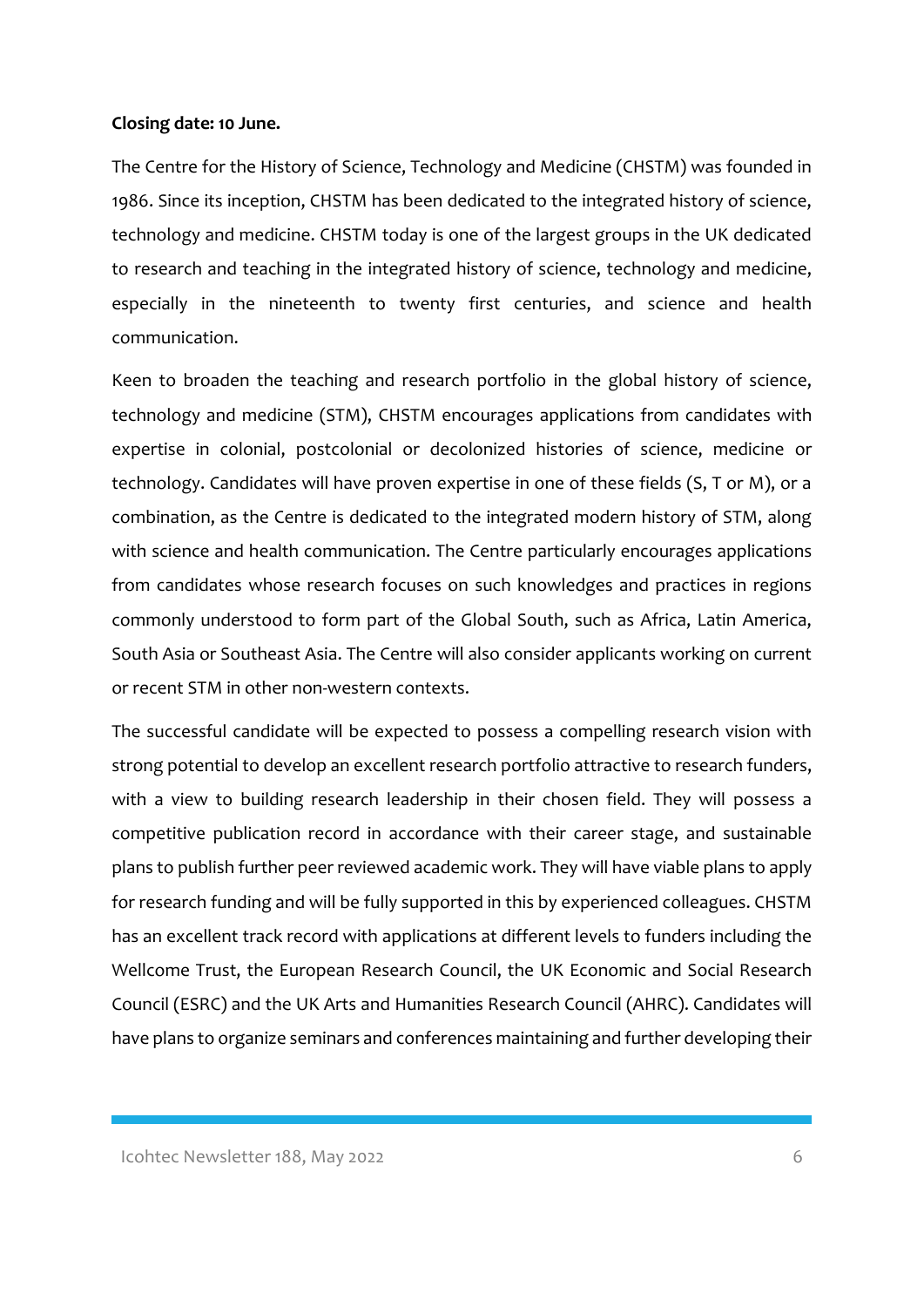network of research contacts. CHSTM is a collegial and supportive academic work environment, and colleagues are keen to engage with each other's research.

The role holder will support and enhance our teaching portfolio at undergraduate and postgraduate (MSc and PhD) levels. In addition to provision of innovative lectures and seminars, this will include playing an active role in undergraduate and postgraduate dissertation and project supervision, and taking on pastoral roles as an academic advisor. On appointment the role holder will be supported in developing and delivering course units at undergraduate and postgraduate level, based on their current area of research expertise.

The successful candidate will have the opportunity to supervise PhD students. CHSTM has a thriving community of research students, with projects funded by a variety of organizations. We are a key member of the Social Studies of Science, Technology and Medicine pathway of the ESRC-funded North West Social Science Doctoral Training Partnership, and we are keen for the role holder to develop competitive PhD projects for submission to funding bodies. CHSTM provides a unique academic environment strategically located to maximize the capacity of the humanities to understand and inform the sciences. Based in the School of Medical Sciences, within the Faculty of Biology, Medicine and Health, we work across the University of Manchester to encourage crossdisciplinary and interdisciplinary research collaboration. We teach undergraduate students from diverse disciplines within the humanities and social sciences as well as those from science and medicine backgrounds. The successful candidate will complement our existing research strengths and enhance our provision of teaching in areas of growing student interest.

[More information,](https://www.jobs.manchester.ac.uk/displayjob.aspx?jobid=22343) a link to the Further Particulars document with person specification criteria, and details on how to apply is available here: <https://www.jobs.manchester.ac.uk/displayjob.aspx?jobid=22343>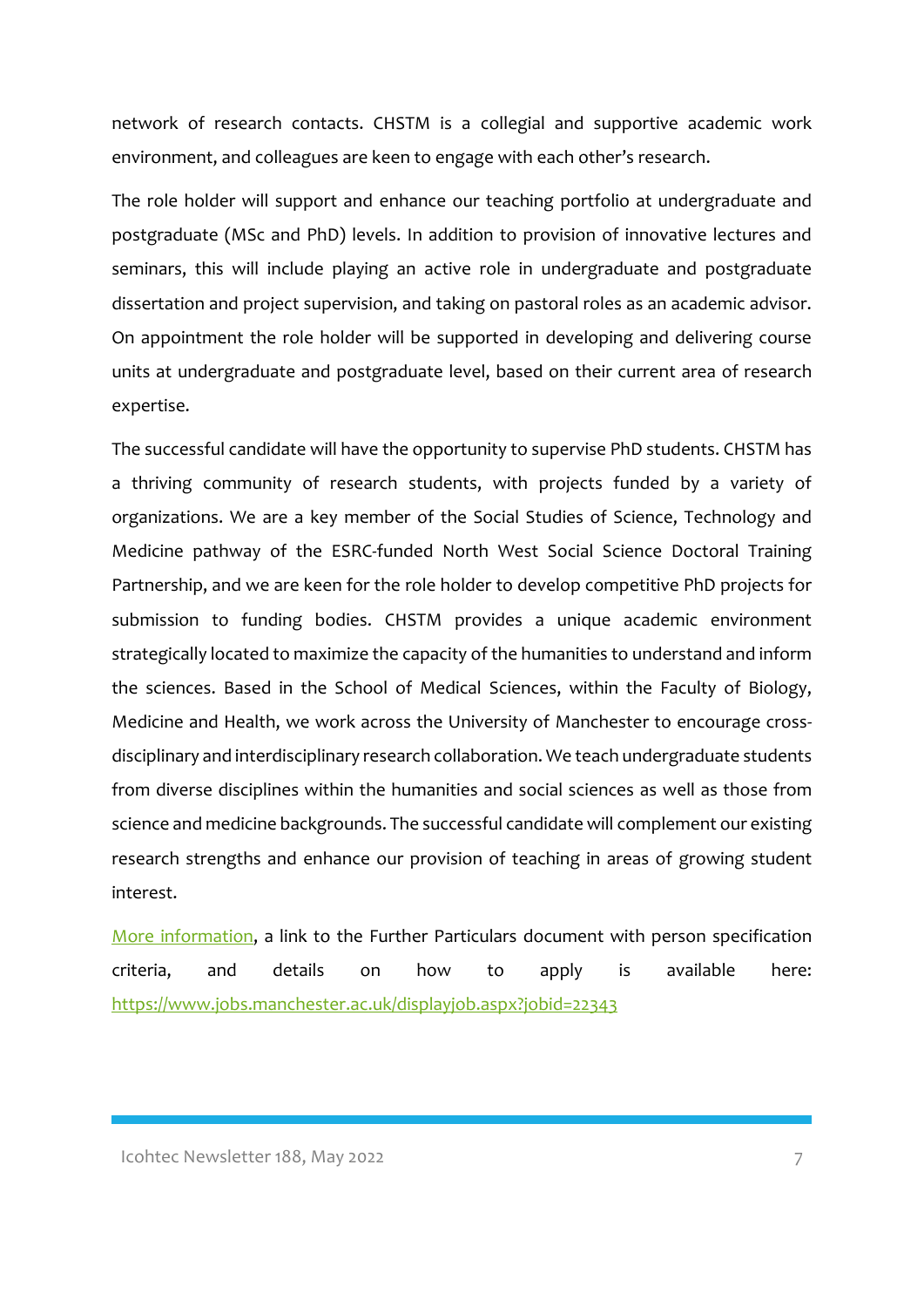### <span id="page-7-0"></span>**3.2 Full-time PhD position in Switzerland**

The [Laboratory for the History of Science and](https://www.epfl.ch/labs/lhst/) Technology (LHST) at *École Polytechnique* [Fédérale de Lausanne](https://www.epfl.ch/en/) (EPFL) invites applications for one full-time PhD position within the project **The Internationalization of Patent Systems**: From Patent Cultures to Global Intellectual Property, funded by the Swiss National Science Foundation (Principal Investigator: Jérôme Baudry). The aim of the project is to better understand how national patent systems have been progressively internationalized, from the mid-nineteenth century until the birth of the World Intellectual Property Organization in 1967. By focusing on a plurality of actors (inventors, industrialists, patent agents and lawyers, economists, associations for the protection of industrial property, states and international protobureaucracies), the project seeks to uncover the networks of stakeholders, the economic and legal strategies, the material and intellectual practices, the convergences of interest and the conflicts that have shaped today's global intellectual property.

Within this framework, the PhD student will develop their own research project, for example focusing on (one of) the following topics: the history of the international conferences and conventions for harmonizing patent rights; the role of patent agents and industrial property advocacy groups in the internationalization of patent systems; the emergence of specialized international organizations, from the Bureaux internationaux réunis pour la protection de la propriété intellectuelle to the World Intellectual Property Organization.

The project will also hire a postdoctoral researcher to work with the PhD student and the PI.

#### **Profile:**

Applicants should hold a master's degree in history (or a related discipline in the humanities and social sciences) and have an interest/expertise in the history of science and technology, economic history, international history and/or legal history.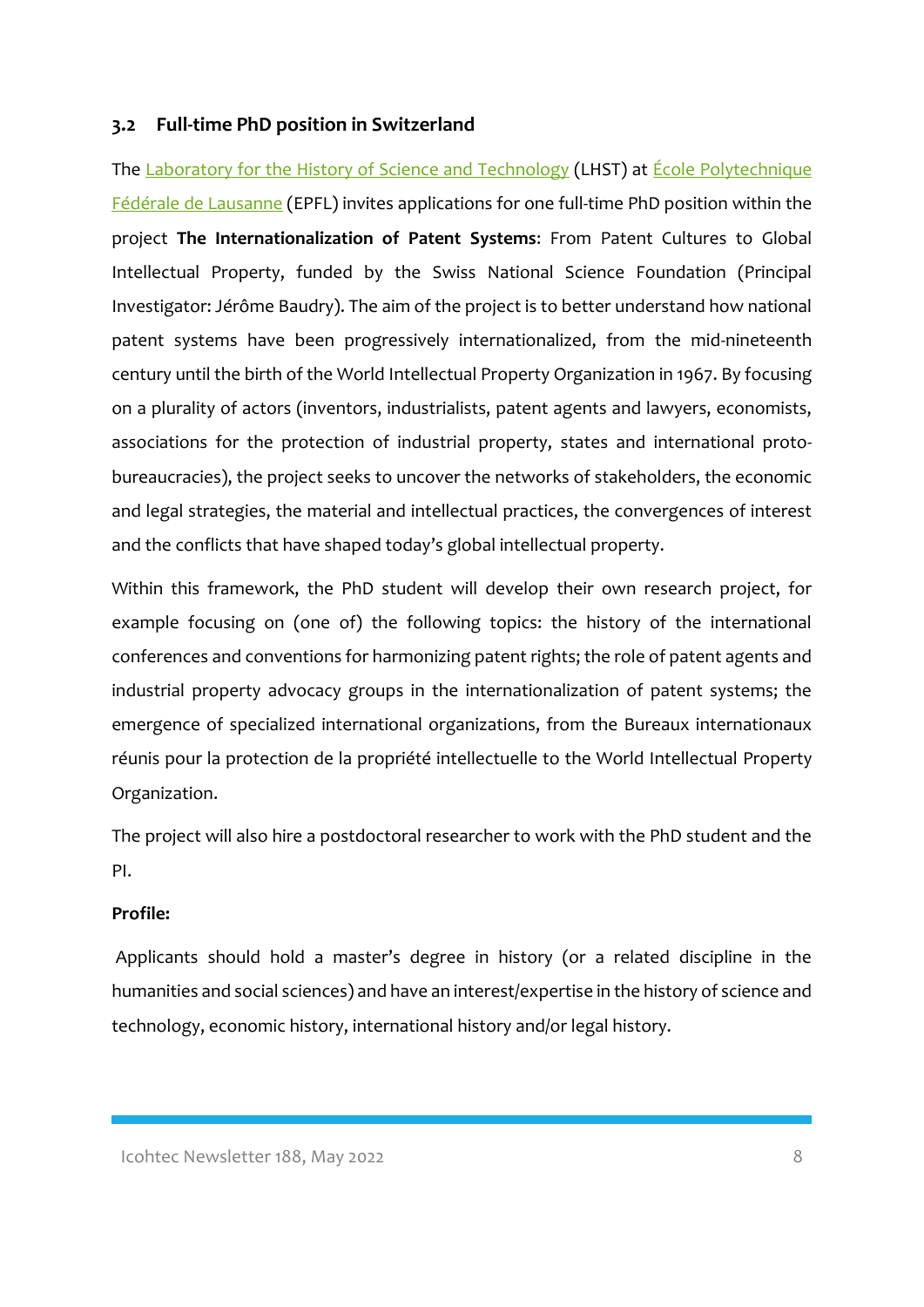Fluent French and English; German an asset. The dissertation can be written in English or French. Interest in working in a multidisciplinary, international environment. Candidates of all nationalities are invited to apply; applications from women are especially welcome.

Starting date: September 1, 2022.

Duration: 4 years.

**Terms of employment:** Fixed-term at 100% work rate. EPFL offers internationally competitive salaries and generous research support. The annual gross salary for a first-year PhD student is CHF 52,700.

**Deadline for application:** Review of applications will begin on May 10, 2022 and will continue until the position is filled.

**How to apply:** If you are interested, please contact jerome.baudry@epfl.ch with (i) a curriculum vitae and (ii) a short cover letter explaining your interest in the project and outlining your proposed research questions.

#### **What LHST offers:**

LHST is a young and dynamic lab with an interdisciplinary perspective (history, history of science and technology, STS, anthropology) and an interest in experimenting with innovative methods in the digital humanities. The lab hosts a rich collection of historical scientific instruments.

EPFL provides an excellent and stimulating research and teaching environment as well as a dynamic and lively international campus with a vibrant student life. Located on Lake Geneva, Lausanne is a picturesque city with various possibilities for recreational and cultural activities

For [more information, visit: https://www.epfl.ch/labs/lhst/open-positions/](https://www.epfl.ch/labs/lhst/open-positions/)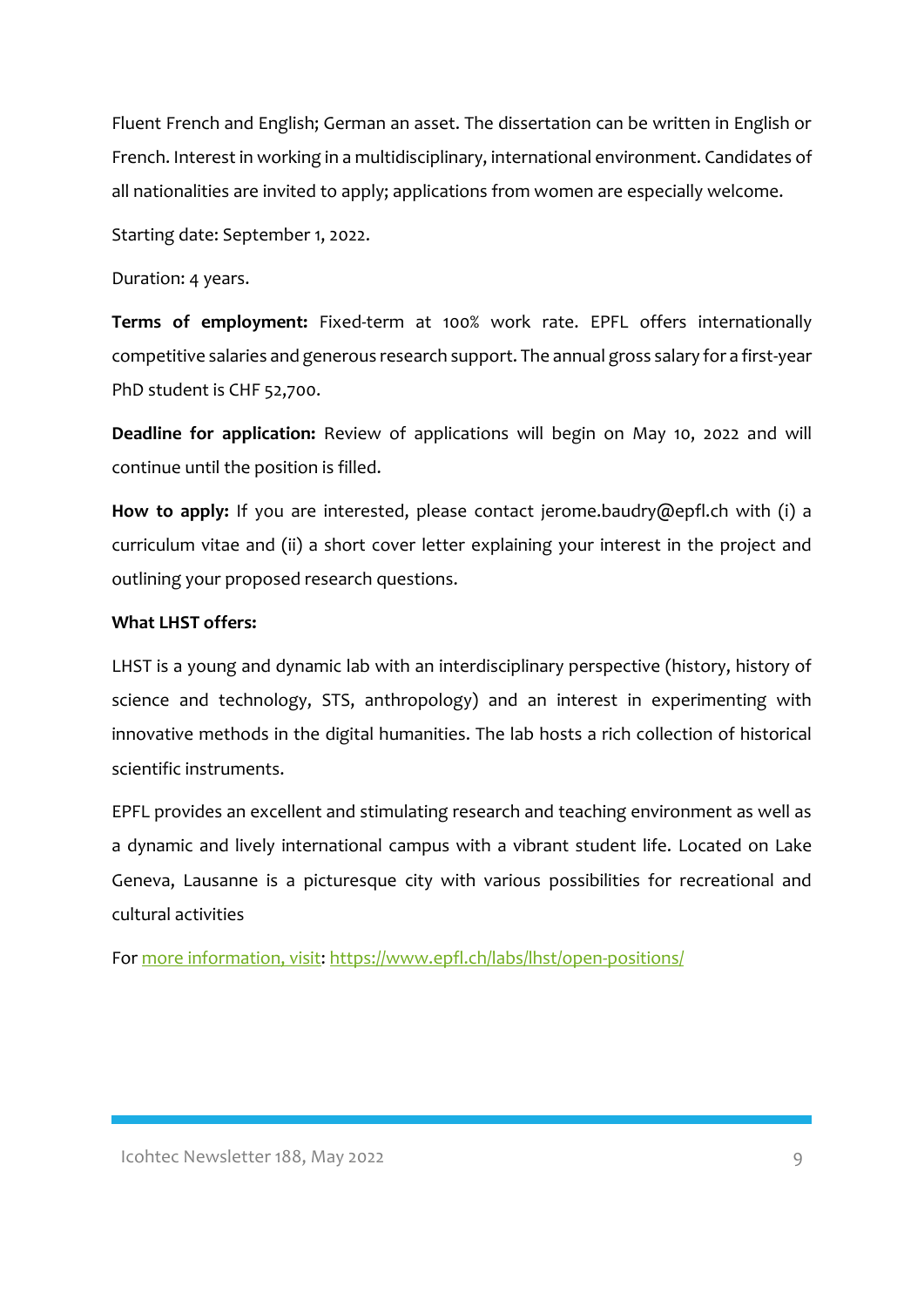### <span id="page-9-0"></span>**3.3 Scholarships for scholars from Ukraine at the Deutches Museum in Munich**

Deutsches Museum in Munich are now offering short-term scholarships (max. 6 month) for Ukrainian scholars and to Russian political refugees.

Applicants are invited to base their projects on the collections of the **Deutsches Museum** and to cooperate closely with museum staff on site when formulating their research proposals. Projects involving innovative approaches to artefact-oriented research are especially welcome.

During their stay, visiting scholars will have daily contact with the museum´s curators, archivists and librarians (approx. 50 staff members) as well as members of the Münchner Zentrum für Wissenschafts- und Technikgeschichte (Munich Center for the History of Science and Technology; approx. 50 staff members).

Scholarship holders will have their own workplace with a desktop computer and telephone, and the opportunity to reside temporarily in subsidized apartments of the museum complex insofar as these are available. They will present their research projects to colleagues at the beginning of their stay and will be expected to participate regularly in the museum's and the Munich Centre's Monday colloquium series and workshops.

Pre-doctoral stipends: € 7,500 (six months) / € 15,000 (full year). Post-doctoral stipends: € 15,000 (six months) / € 30,000 (full year). Scholars at any level of seniority are eligible to apply, provided they have at least one university degree (Master or PhD). BA is not sufficient. There are no restrictions regarding nationality. All scholars are requested to make their own provisions for health insurance.

The ability to read German is a prerequisite for the application (passive language skills).

For **[more information and application guidelines](https://www.deutsches-museum.de/en/research/research-institute/scholar-in-residence/application)** (Letters of references are not required from the applicants from Ukraine:

[https://www.deutsches-museum.de/en/research/research-institute/scholar-in](https://www.deutsches-museum.de/en/research/research-institute/scholar-in-residence/application)[residence/application](https://www.deutsches-museum.de/en/research/research-institute/scholar-in-residence/application)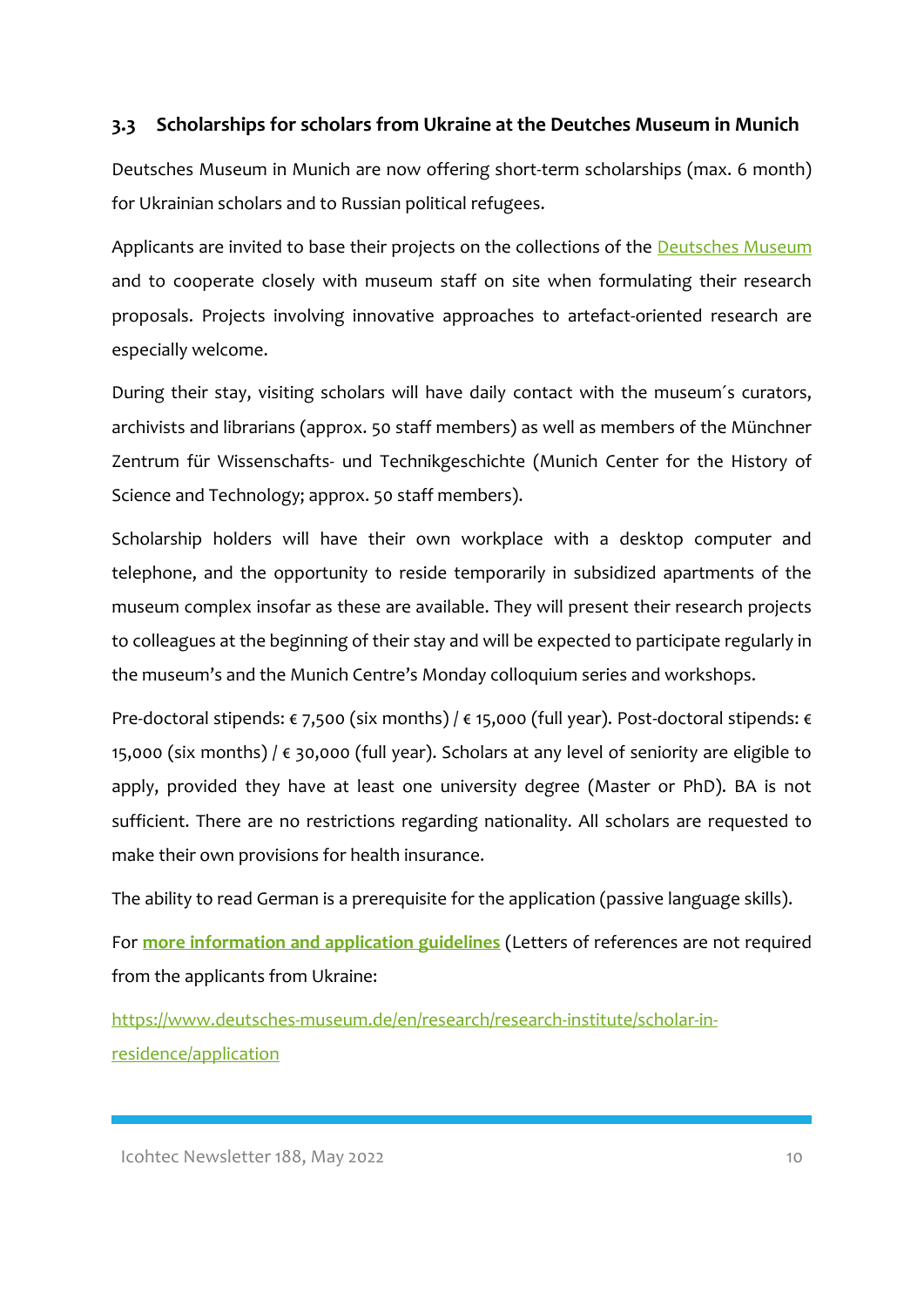#### <span id="page-10-0"></span>**3.4 PhD position in Gender, Technology and Medicine in Gothenburg, Sweden**

The [Division of Science, Technology and Society,](https://www.chalmers.se/en/departments/tme/organisation/science-technology-and-society/Pages/default.aspx) part of The [Department of Technology](https://www.chalmers.se/en/departments/tme/Pages/default.aspx)  [Management and Economics at Chalmers University of Technology,](https://www.chalmers.se/en/departments/tme/Pages/default.aspx) will hire a PhD student in Social Studies of **Gender, Technology and Medicine**. The research may be oriented towards areas such as gender, biomedical technologies and the body; gendered dimensions of medical treatments and medical engineering; the consequences of introducing and/or using gender-specific medical technologies in healthcare.

**Full-time temporary employment**. The position is limited to a maximum of 5 years.

#### **Application deadline: June 26th, 2022**

The STS division's research and education covers a wide area including Science and Technology Studies (STS), Gender and Technology, Sociology, and History of Science and Technology.

#### **Major responsibilities**

Your major responsibilities are to pursue your own doctoral studies (80% of full time). You are expected to develop your own scientific concepts and communicate the results of your research verbally and in writing. The position also includes departmental work (20% of full time), such as teaching in gender and technology on Chalmers' undergraduate level and similar subjects as well as doing administrative tasks.

#### **Qualifications**

To qualify as a PhD student, you must have completed a Master's degree corresponding to at least 240 higher education credits in a relevant field (MA or MSc) when starting the position. You may come from the social sciences, humanities, or engineering. Relevant degrees might be Science and Technology Studies, Gender Studies, Anthropology, Sociology, Theory of Science, or other related areas. Additional qualifications for applicants with a MSc (Science or Engineering) degree are a Master's thesis on a social scientifically themed topic and experience in working with qualitative methods. Prior study experience in social aspects of gender, technology and medicine is meritorious, but not mandatory.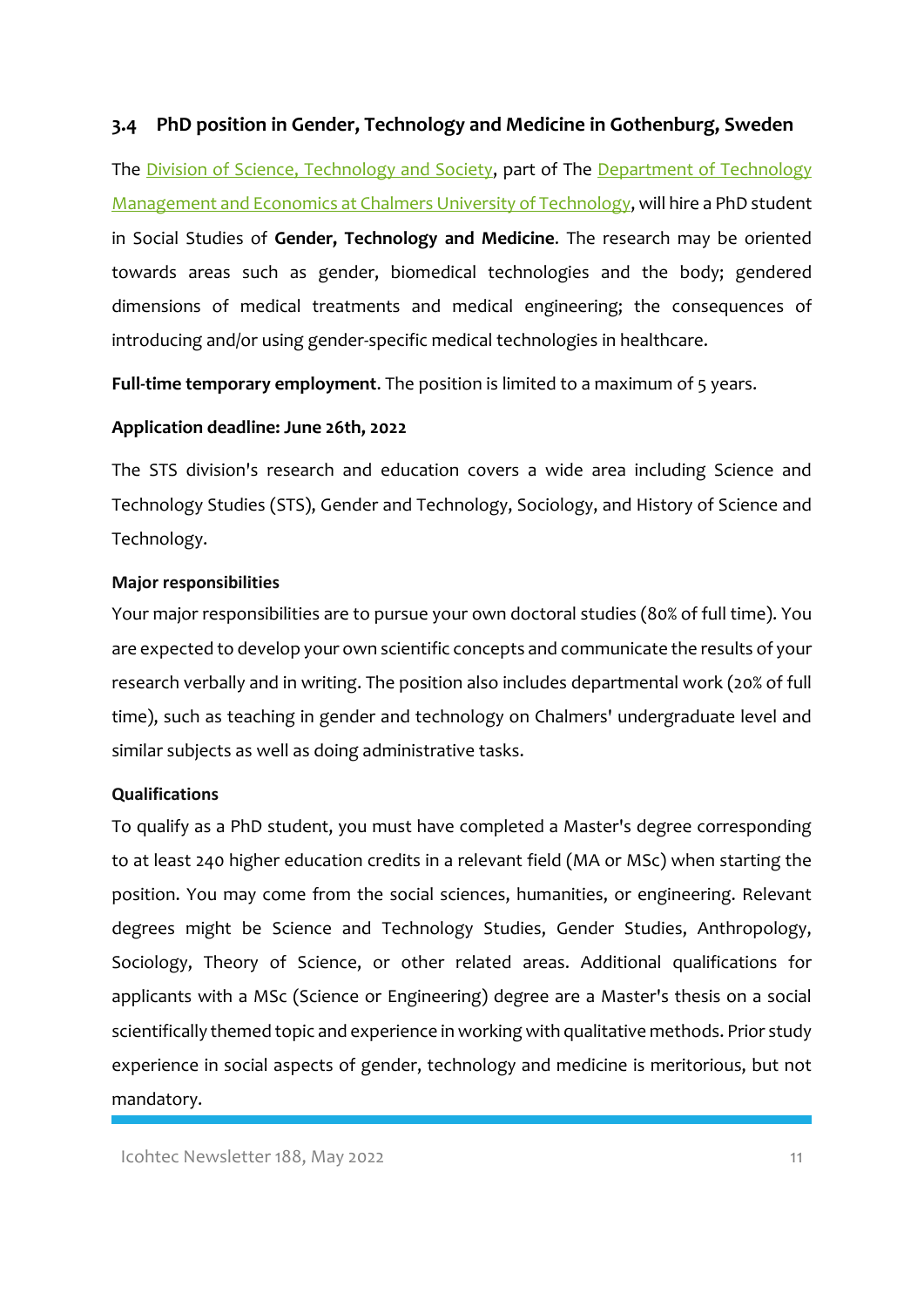The position requires sound verbal and written communication skills in English. If Swedish is not your native language, Chalmers offers Swedish courses.

Chalmers aims to actively improve our gender balance. We work broadly with equality projects, for example the GENIE Initiative on gender equality for excellence. Equality and diversity are substantial foundations in all activities at Chalmers.

#### **Application procedure**

The application should be marked with Ref 20220258 and written in English. The application should be sent electronically and be attached as pdf-files, as below:

**CV:** (Please name the document: CV, Family name, Ref. number)

• CV

• Other, for example previous employments or leadership qualifications and positions of trust.

• Two references that we can contact.

**Personal letter:** (Please name the document as: Personal letter, Family name, Ref. number)

1-3 pages where you:

• Introduce yourself

• Describe your previous experience of relevance for the position (e.g. education, thesis work and, if applicable, any other research activities)

• Describe your future goals and future research focus

• State your motivation for undertaking research training leading to a PhD, and that specifies what expertise at the Department is needed for carrying out your research.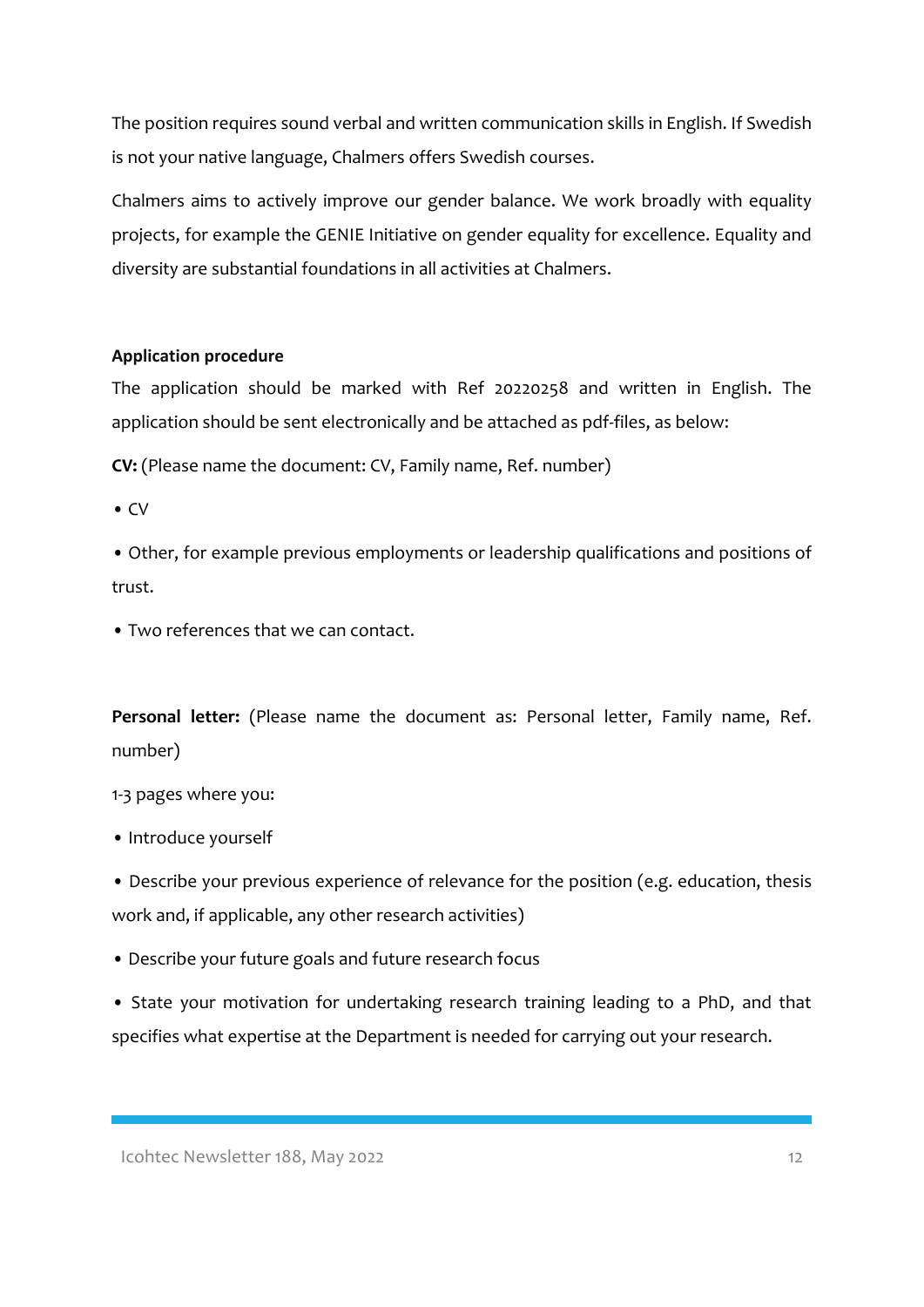#### **Research plan**

• Submit a research plan - not exceeding 9600 characters including spaces – describing the research project that you want to carry out during the PhD studies. The plan should include the proposed project's purpose and research problem, as well as a short overview of the research field.

#### **Other documents:**

- Copies of bachelor and/or master's thesis.
- Attested copies and transcripts of completed education, grades and other certificates, e.g. TOEFL test results.

Visit Chalmer's webpage for [more information and application guidelines.](https://www.chalmers.se/en/about-chalmers/Working-at-Chalmers/Vacancies/Pages/default.aspx?rmpage=job&rmjob=p10560)

#### **For questions, please contact:**

Lisa Lindén, incoming Associate Professor in Gender and Technology, Division of Science, Technology and Society, Technology Management and Economics,

lindenli@chalmers.se

Catharina Landström, Associate Professor and Head of Unit at the Division of Science, Technology and Society, Technology Management and Economics, [catharina.landstrom@chalmers.se](mailto:catharina.landstrom@chalmers.se)

### <span id="page-12-0"></span>**3.5 PhD position in Ethics and Technology in Gothenburg, Sweden**

The **Department of Technology Management and Economics** at Chalmers University of Technology will hire a PhD student in Ethics and Technology. The position is based at the [Division of Science, Technology and Society.](https://www.chalmers.se/en/departments/tme/organisation/science-technology-and-society/Pages/default.aspx) Our research and education covers a wide area including Ethics and Technology, Environmental Humanities, History of Science and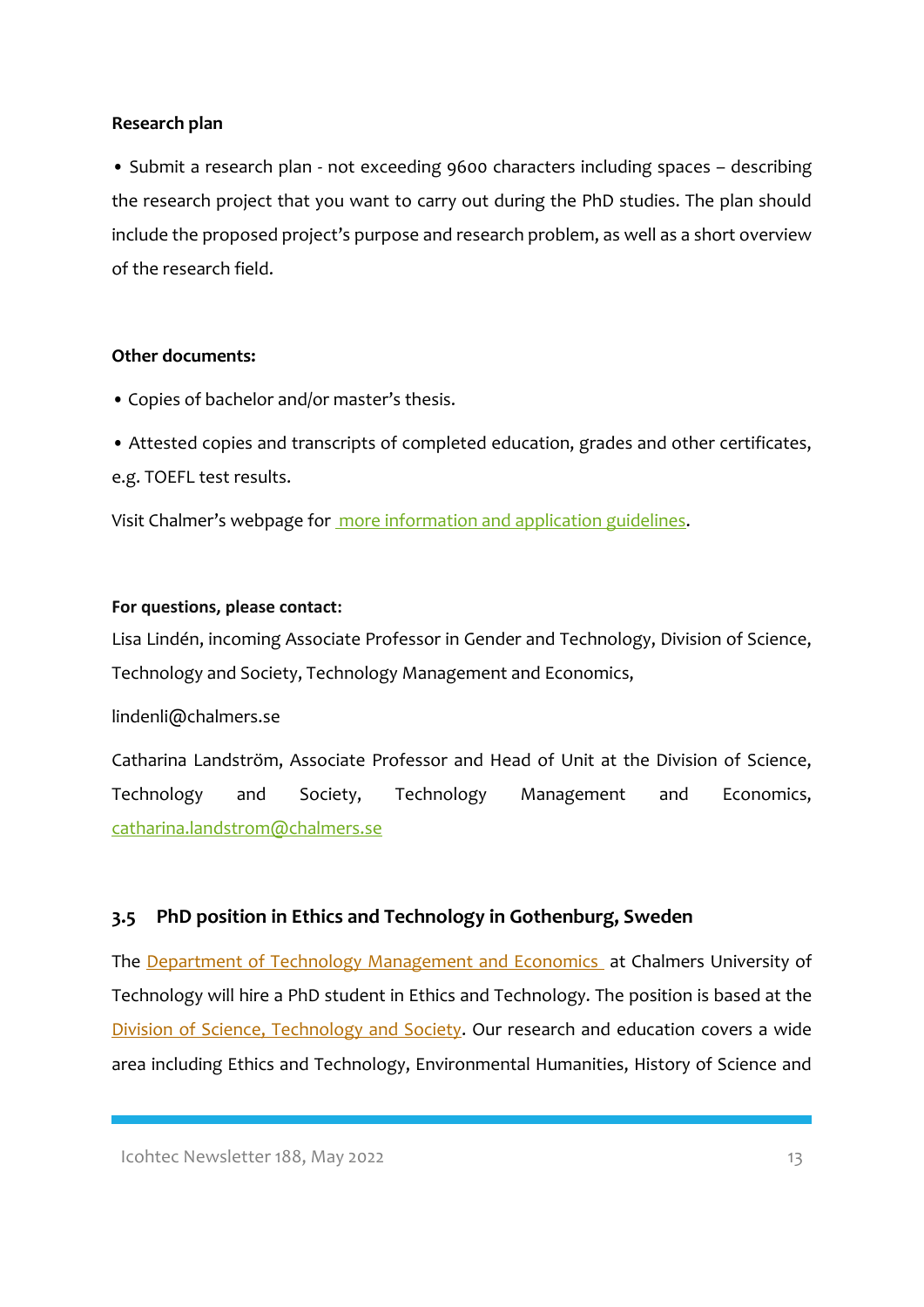Technology, Science and Technology Studies (STS) as well as Gender and Technology, Sociology, and Valuation Studies.

### **Qualifications**

To qualify as a PhD student, you must have completed a Master's degree (MA or MSc) when starting the position. You may come from the social sciences, humanities, or engineering with a strong interest in ethics and technology. Relevant degrees can be in for instance in Practical Philosophy, Political Science, Science and Technology Studies, Sociology, Anthropology, Applied Ethics, or other related fields. Additional qualifications for applicants with a MSc (Science or Engineering) degree are a Master's thesis on a social scientifically themed topic and experience/interest in working with qualitative methods. Prior experiences in ethics through studies or work is meritorious, but not a mandatory.

The position requires sound verbal and written communication skills in English. If Swedish is not your native language, Chalmers offers Swedish courses.

#### **Contract terms**

Full-time temporary employment. The position is limited to a maximum of five years.

### **[More information and guidelines for application.](https://www.chalmers.se/sv/om-chalmers/Arbeta-pa-Chalmers/lediga-tjanster/Sidor/default.aspx?rmpage=job&rmjob=p10475)**

Application deadline: **22 June 2022**.

#### **For questions, please contact:**

Karl de Fine Licht, senior lecturer in ethics and technology, Technology Management and **Economics** 

Email: karl.definelicht@chalmers.se

Catharina Landström, Associate Professor and Head of Unit at the Division of Science, Technology and Society, Technology Management and Economics

Email: [catharina.landstrom@chalmers.se](mailto:catharina.landstrom@chalmers.se)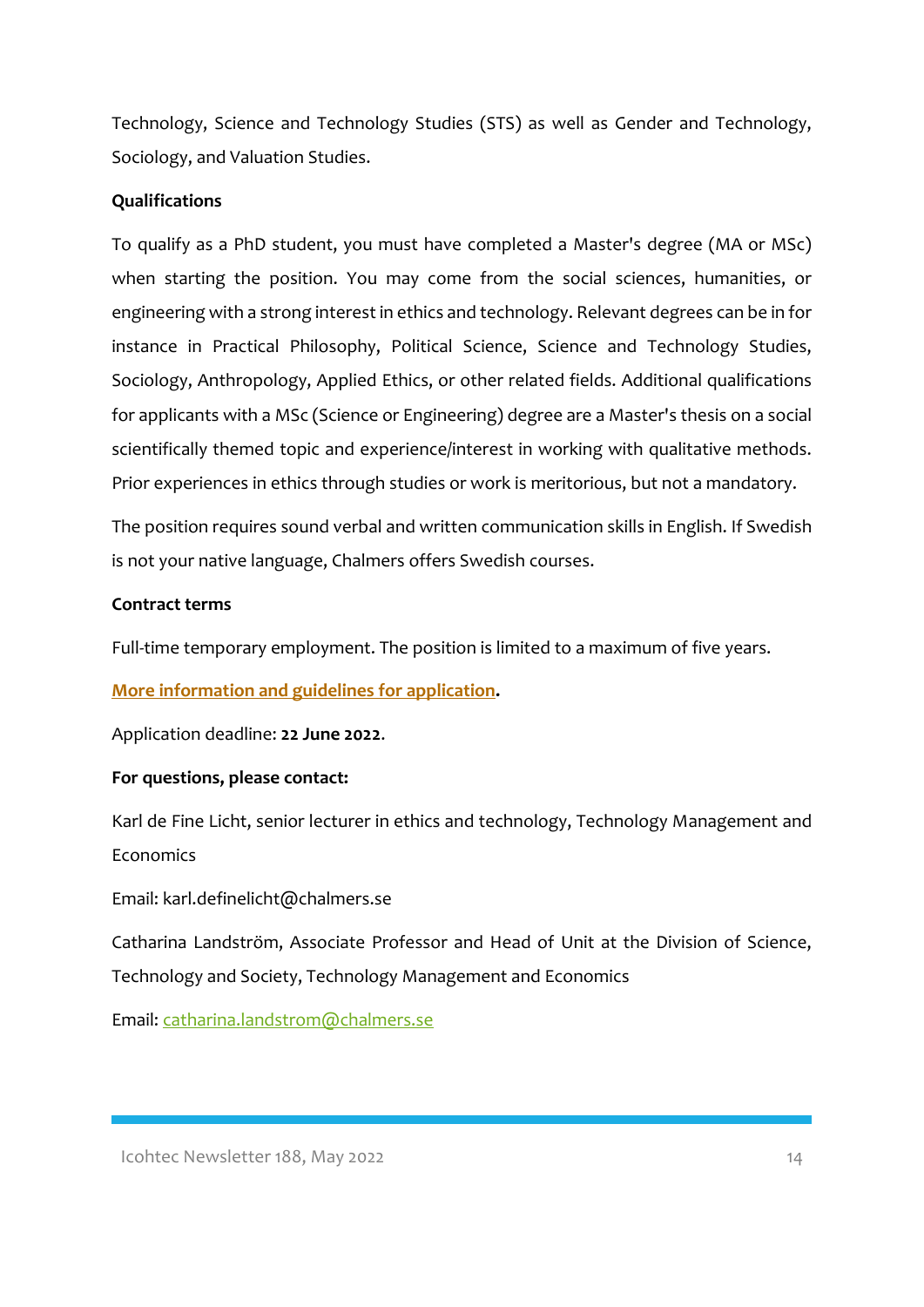### <span id="page-14-0"></span>**4 Recent publications**

*In this section of the Newsletter, we collect information about recently published open-access articles, books, and lectures relevant to the field of the history of technology. If you want to share your work, please send the news to: [newsletter@icohtec.org](mailto:newsletter@icohtec.org)*

#### <span id="page-14-1"></span>**4.1 Maurice Daumas Prize 2022 – Winning articles**

The Maurice Daumas Prize is awarded to the author of the best article submitted which deals with the history of technology in any period of the past or in any part of the world and which was published in a journal or edited volume in last two consequent years. The prize winners were published in the Icohtec Newsletter April issue. We will publish the abstracts of the winning articles in this issue as an invitation to read high-quality research.

### **Shared 1st prize: Andrew Morris, "The joint labours of ingenious men": John Smeaton's Royal Society network and the Eddystone Lighthouse**

*Centaurus 63*(3), pp.513-531.<https://doi.org/10.1111/1600-0498.12398>

The Industrial Enlightenment is widely thought to have been a period when "science" and "technology" became intimately intertwined. In his 1791 book on the building of the Eddystone lighthouse (completed in 1759), the English engineer John Smeaton praised the Royal Society for being more than a group of abstract theoreticians. This article looks at the fellows of Smeaton's Royal Society network who contributed knowledge, reports, specimens, and inventions solicited by Smeaton when he was working on this lighthouse project. I show, in line with other recent research on this topic, that the "artisans" of the 18th century did not confine themselves to practical know-how, and that "scholars" were not merely interested in abstract philosophising; instead, the figures I look at in this paper were hybrid knowers who possessed useful knowledge and book learning. I argue that the advice solicited by Smeaton during the building of the lighthouse was characterised not by exchanges between theory and practice, but by a combining of different types of knowledge from separate fields. A second feature of this intellectual co-operation is that it was not centred on a group of practical industrialists or engineers, but rather it was the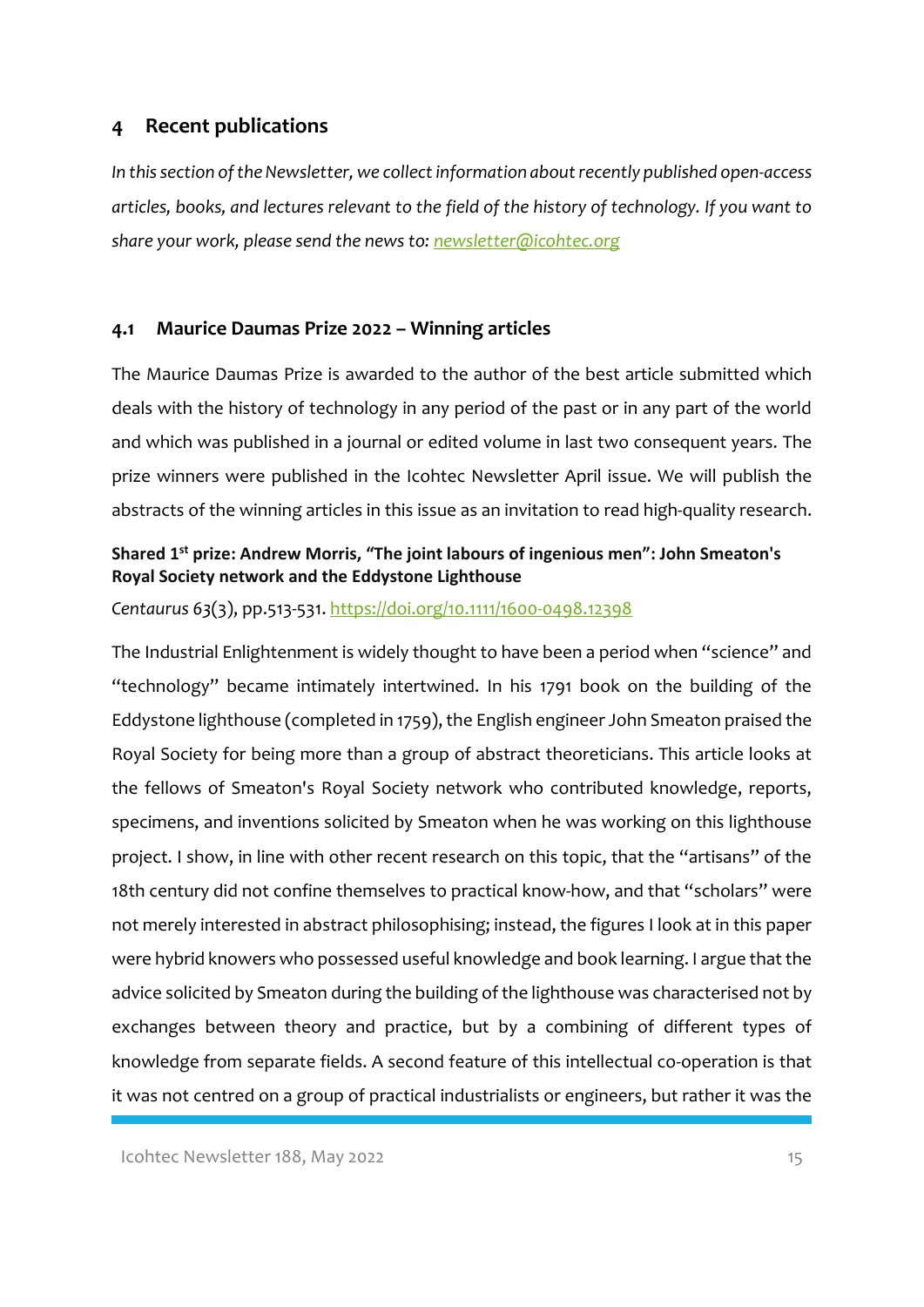Royal Society that served as the common denominator, bringing all of the characters in our story into contact with each other. This is reflected in the subject matter involved, which was characteristic of the research focus of the virtuoso tradition in the 18th-century Royal Society. Smeaton's contact with this tradition was influenced by his friendships, his social activities, and, indirectly, by the way that the dissensions that occupied the Royal Society during the early 1780s impacted his retrospective account of the project.

### **Shared 1st prize: Gemma Cirac-Claveras, "Re-imagining the space age: Early satellite development from Earthly fieldwork practice"**

#### *Science as Culture* (2021): 1-24. <https://doi.org/10.1080/09505431.2021.2001451>

Imagining space technology has been influenced by (usually American-centred) turning points in rocketry, launchers, space exploration and human spaceflight: principally in terms of techno-bureaucratic Big Science products embedded in Cold War rivalry, military and prestige objectives. While this representation is useful to understand many developments of the space age, it has tended to downplay the role of natural history practices of data collection and interpretation in the development of space technology. The notion of sociotechnical imaginary helps to reveal a more complex and complete understanding of the history of space technology. Between 1967 and 1973, the vision of the French remotesensing satellite as both enabled by and an extension of aircraft photo-interpretation helped to shape scientific and technological expectations of remote-sensing technology. In turn, the practices, values, and visions of aircraft photo-interpreters informed the development of satellite remote-sensing work. In particular, the fieldwork-driven research mode, focusing on data collection and field observations, was an important part of satellite technology development –a tie which remains strong today. Approaching remotesensing satellite technology through historical research not only suggests a particular way of imagining space technology within the tradition of field science practices, discourses, and history, but also allows us to reflect on the power and limitations of prevalent imaginaries to fully understand the space age and its place in history.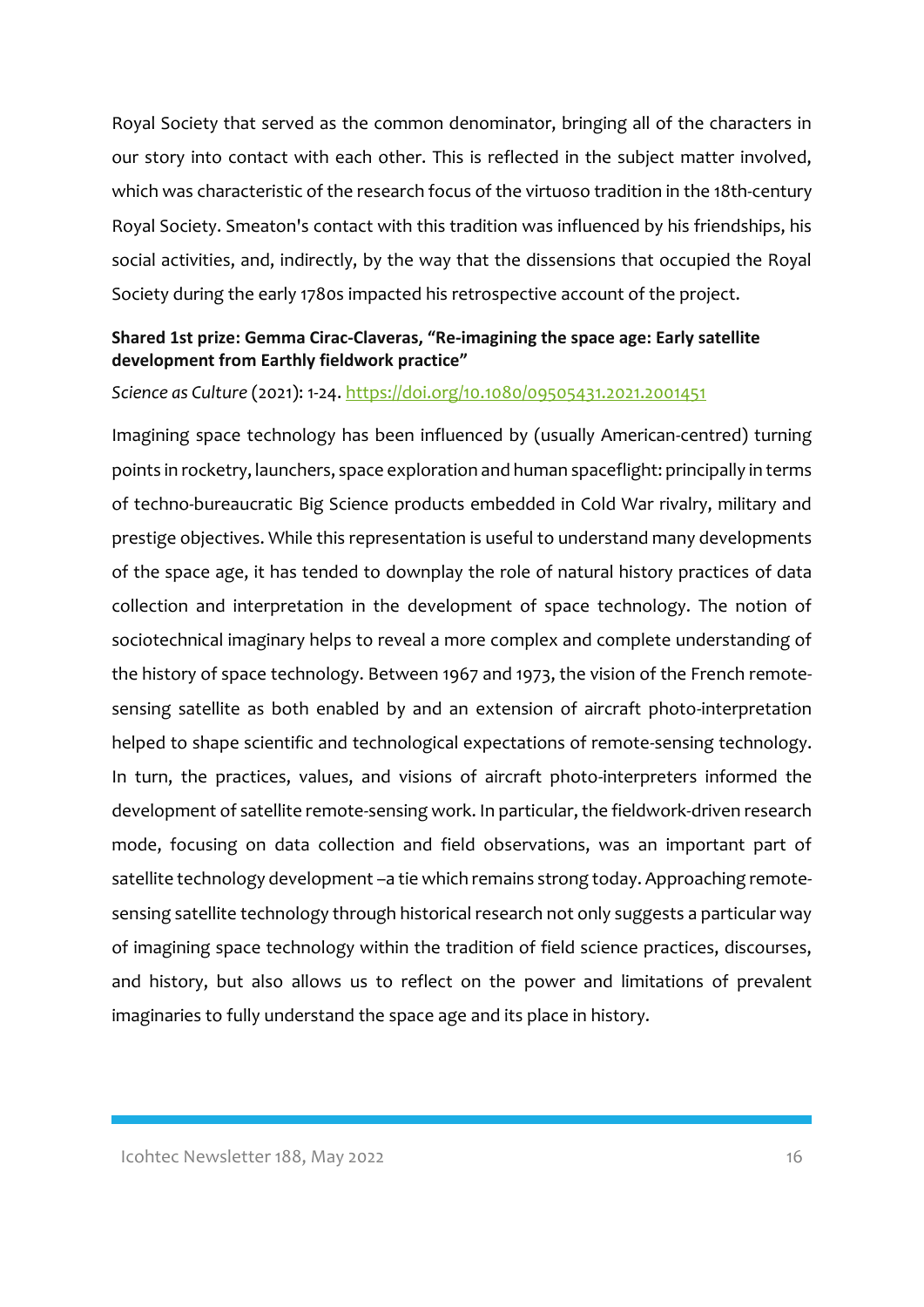# **3rd prize: Daniel Brandau, One Nation, Two Astrocultures? Rocketry, Security and Dual Use in Divided Germany, 1949–61.**

*Militarizing Outer Space*, pp. 171-201. Palgrave Macmillan, London, 2021.

After the founding of the two German postwar states in 1949, their competition for legitimacy involved an astrocultural dimension. Supported by the US Military Board, West German technology enthusiasts took a leading role in realizing transnational rocketry networks. Their goal of a peaceful European future in the stars was met by skepticism in the East, where the Socialist FDJ youth organization criticized the involvement of former Nazi V-2 engineers. The rearmament of both states in 1955, however, reshaped political representations of the rocket. In the West, controversies arose about the character of rocket technology in general, whereas in the East, the Socialist Unity Party realized that a critical view of progress complicated technology education and propaganda. A mere two decades after the Second World War, East and West German astrocultural narratives gradually diverged from each other – ironically not despite, but because of, growing similarities in the dual use of spaceflight technologies.

#### **The members of the Prize Committee:**

**Maria Elvira Callapez,** Researcher. Dr., [Prize Committee Chairperson], CIUHCT, Faculdade de Ciências, Universidade de Lisboa, Portugal. University of California, Berkeley, USA Email: mariaelviracallapez@gmail.com

**Antoni Roca-Rosell**, Dr. Universitat Politècnica de Catalunya Barcelona, Catalunya, Spain

**Bertrand Guillaume**, Prof. Université de technologie de Troyes (UTT), France

**Eike-Christian Heine**, Dr. Scholar in Residence Deutsches Museum Forschungsinstitut für Technik- und Wissenschaftsgeschichte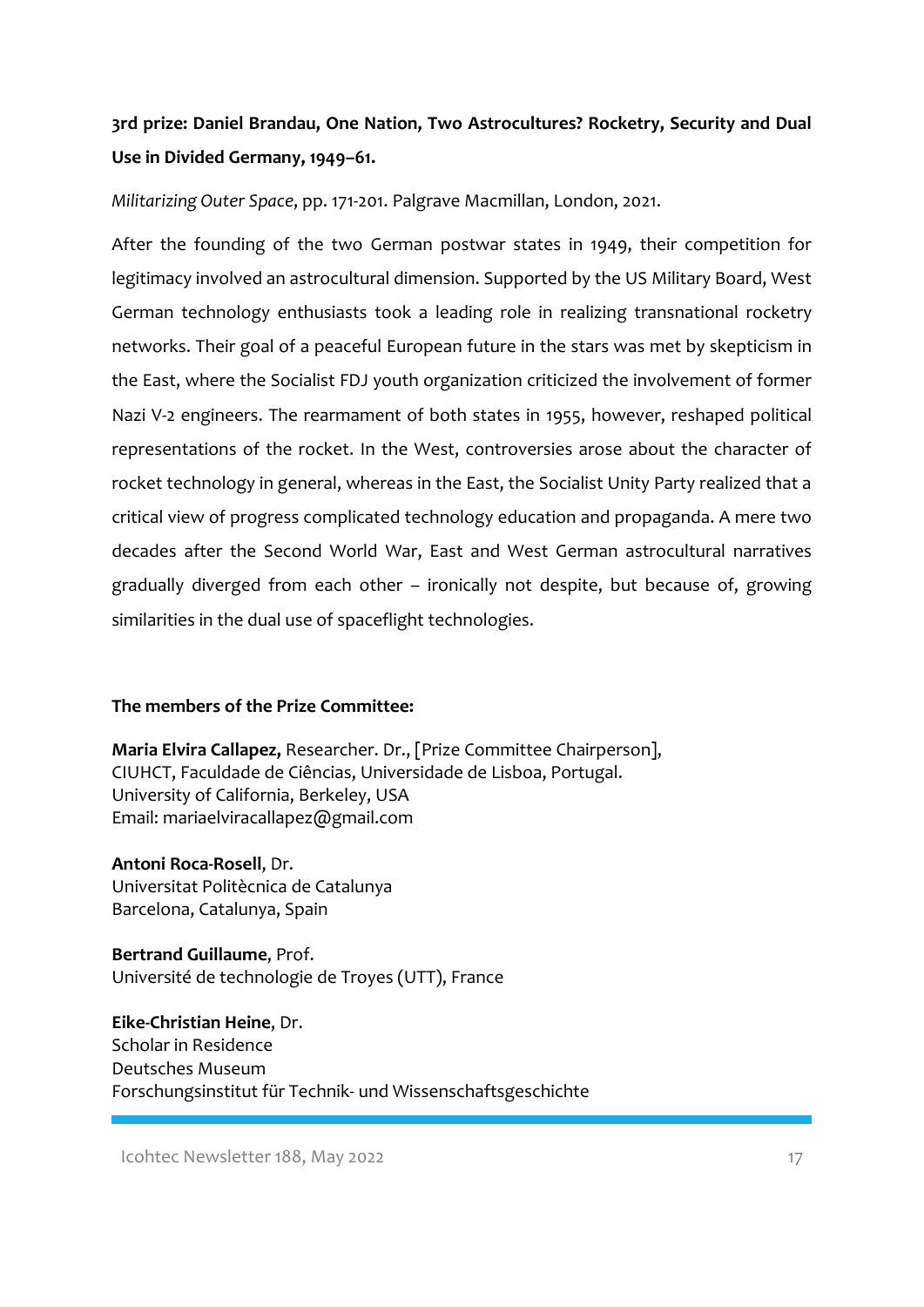**Hyeok Hweon Kang**, Dr. Washington University in St. Louis, USA

**Laurent Heyberger**, Dr. Université de technologie de Belfort-Montbéliard (UTBM), France

**Liliia Zemnukhova**, PhD Sociological Institute of the Russian Academy of Sciences (SI RAN), St. Petersburg, Russian Federation

**Lino Camprubí,** Dr. Universidad de Sevilla, Facultad de Filosofía, Spain

**Mirjam Brusius**, Dr. German Historical Institute London Email: m.brusius@ghil.ac.uk